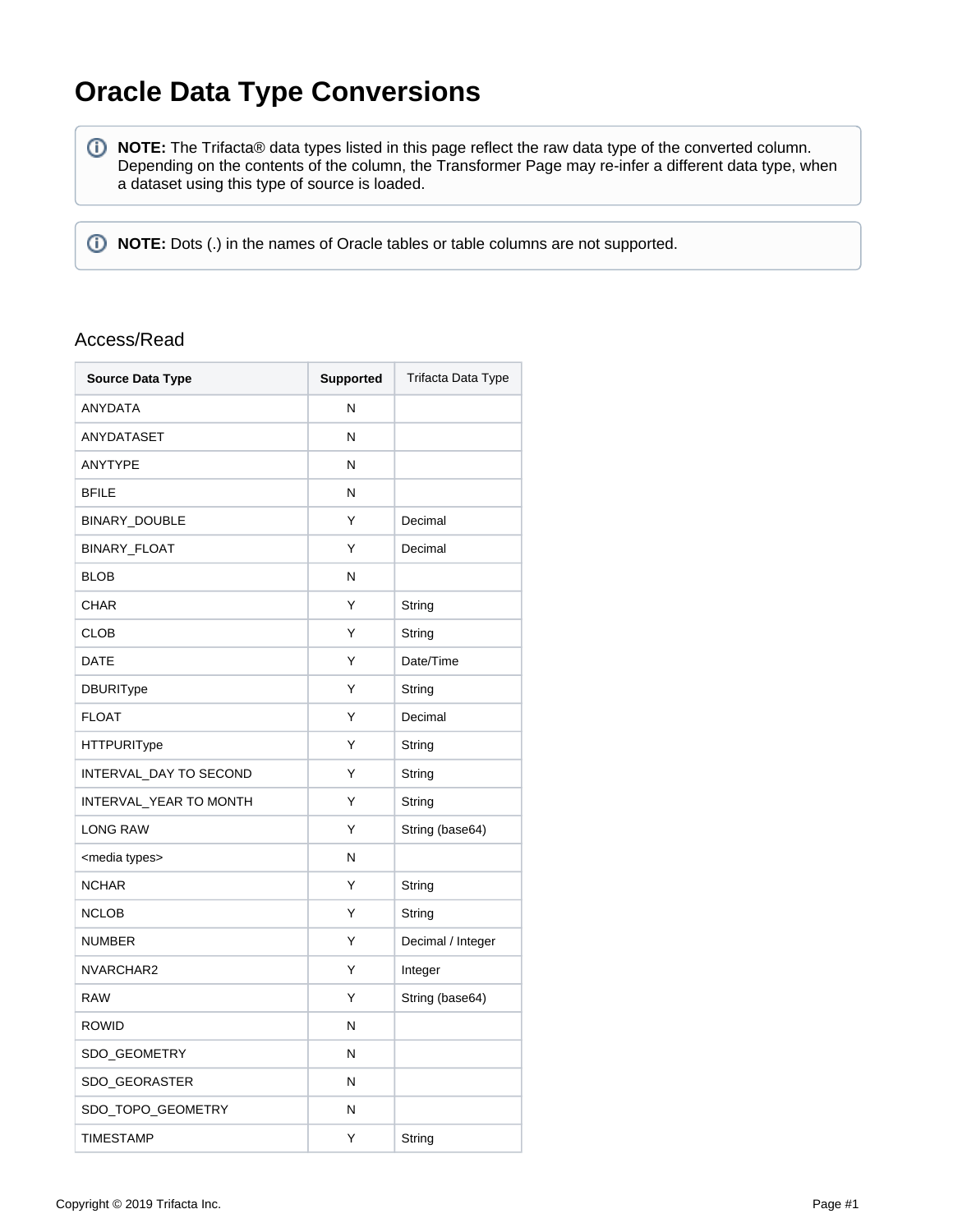| TIMESTAMP WITH LOCAL TIMEZONE<br>Υ<br>String<br>TIMESTAMP WITH TIMEZONE<br>Υ<br>String<br><b>URITYPE</b><br>Υ<br>String<br><b>UROWID</b><br>N<br>Υ<br>VARCHAR2<br>String<br>Υ<br>String<br><b>XDBUIRType</b><br>N<br>XMLType |  |  |
|------------------------------------------------------------------------------------------------------------------------------------------------------------------------------------------------------------------------------|--|--|
|                                                                                                                                                                                                                              |  |  |
|                                                                                                                                                                                                                              |  |  |
|                                                                                                                                                                                                                              |  |  |
|                                                                                                                                                                                                                              |  |  |
|                                                                                                                                                                                                                              |  |  |
|                                                                                                                                                                                                                              |  |  |
|                                                                                                                                                                                                                              |  |  |

**NOTE:** Implementation of Oracle custom types is a custom engagement. For more information, please contact [Alteryx Customer Success Services](https://www.trifacta.com/professional-services/).

## Write/Publish

| Trifacta<br>Data<br><b>Type</b> | Oracle<br>Column<br><b>Type</b> | <b>Notes</b>                                                                                                                                                                        |
|---------------------------------|---------------------------------|-------------------------------------------------------------------------------------------------------------------------------------------------------------------------------------|
| <b>Bool</b>                     | <b>VARCHAR</b><br>(256)         | Oracle VARCHAR column type must include the maximum number of permitted characters.                                                                                                 |
| Integer                         | <b>INT</b>                      |                                                                                                                                                                                     |
|                                 | <b>INTEGER</b>                  |                                                                                                                                                                                     |
|                                 | <b>SMALLINT</b>                 |                                                                                                                                                                                     |
|                                 | <b>DECIMAL</b>                  |                                                                                                                                                                                     |
|                                 | <b>DEC</b>                      |                                                                                                                                                                                     |
|                                 | <b>NUMERIC</b>                  |                                                                                                                                                                                     |
|                                 | <b>NUMBER</b>                   |                                                                                                                                                                                     |
|                                 | <b>FLOAT</b>                    |                                                                                                                                                                                     |
|                                 | <b>VARCHAR</b><br>(256)         | Oracle VARCHAR column type must include the maximum number of permitted characters.                                                                                                 |
| String                          | <b>VARCHAR</b><br>(256)         | Oracle VARCHAR column type must include the maximum number of permitted characters.                                                                                                 |
| Datetime                        | <b>TIMESTAMP</b>                |                                                                                                                                                                                     |
|                                 | <b>VARCHAR</b><br>(256)         | Oracle VARCHAR column type must include the maximum number of permitted characters.                                                                                                 |
| Timestamp                       | <b>VARCHAR</b><br>(256)         | Oracle VARCHAR column type must include the maximum number of permitted characters.                                                                                                 |
| Float                           | <b>DECIMAL</b><br>(38, 9)       | Oracle DECIMAL column type must include the scale (total number of permitted digits) and precision (total<br>number of digits permitted to the right of the decimal) as parameters. |
|                                 | <b>DEC</b>                      |                                                                                                                                                                                     |
|                                 | <b>NUMERIC</b>                  |                                                                                                                                                                                     |
|                                 | <b>NUMBER</b>                   |                                                                                                                                                                                     |
|                                 | <b>FLOAT</b>                    |                                                                                                                                                                                     |